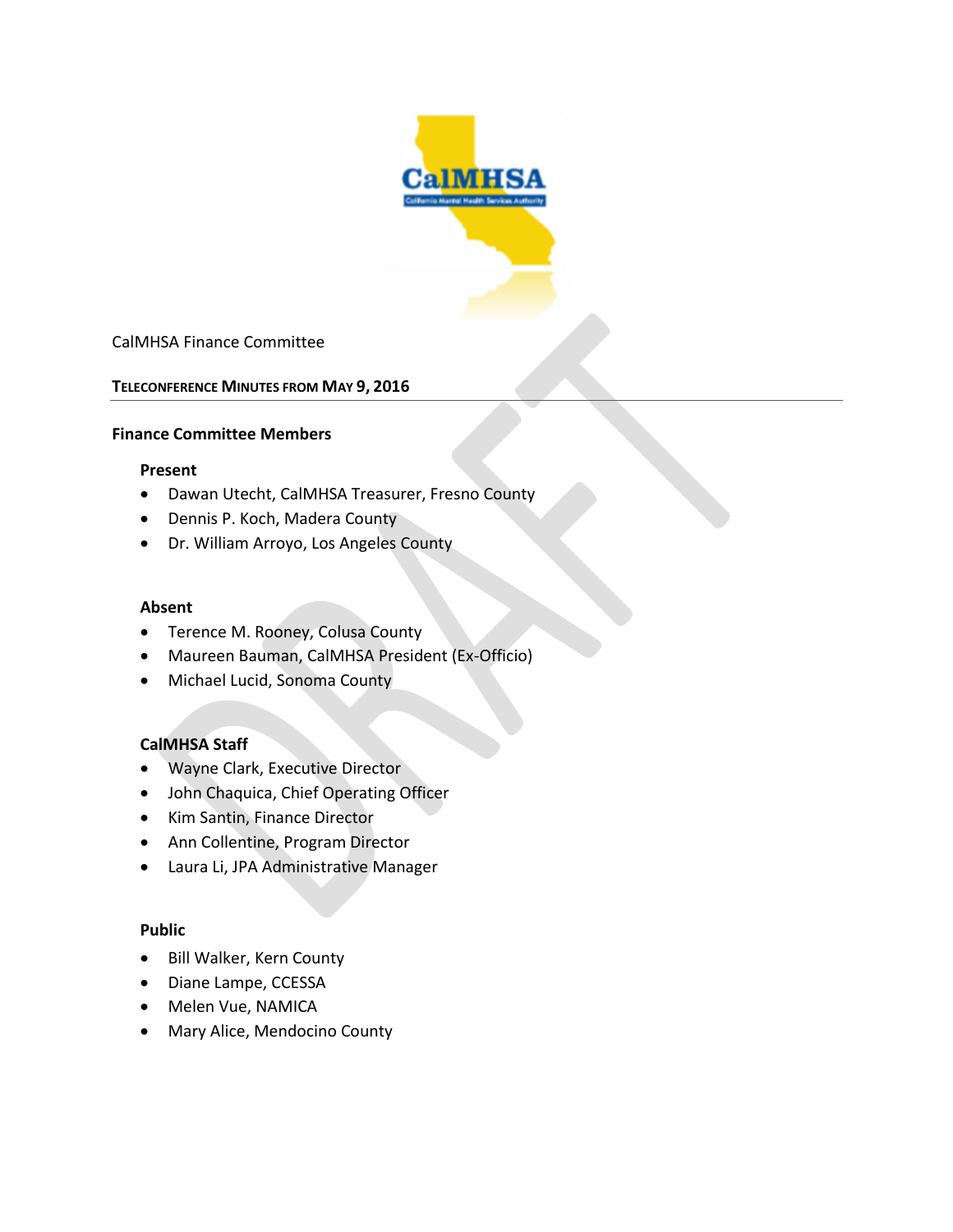## 1. **Call to Order**

The CalMHSA Finance Committee teleconference was called to order at 3:02 p.m. on May 9, 2016 by Finance Committee Chair Dawan Utecht, Fresno County.

## 2. **Roll Call and Public Comment Instructions**

JPA Administrative Manager Laura Li, CalMHSA, called roll and a quorum was established. All participants were asked to introduce themselves. Treasurer, Dawan Utecht, Fresno County, proceeded to review the public comment instructions, noting that items not on the agenda would be reserved for public comment at the end of the meeting.

### 3. **Consent Calendar**

Treasurer Utecht asked for any changes to the following items:

### Routine Matters:

Minutes from the March 28, 2016 Finance Committee Teleconference

### Reports/Correspondence:

• Treasurers Report as of March 31, 2016

None were proposed.

### **Action: Approval of the consent calendar.**

### **Motion: William Arroyo, Los Angeles County Seconded: Dennis P. Koch, Madera County**

Public comment was heard from the following individual(s): *None*

### 4. **Cash Flow Management as of April 30, 2016**

Finance Director, Kim Santin, CalMHSA, gave an overview of the Cash Flow Management as of April, indicating cash flow is \$9.1 million for all programs. Expected \$6.5 million by June for Phase II FY 16-17 programs.

### **Action: For information and discussion.**

Public comment was heard from the following individual(s): *None*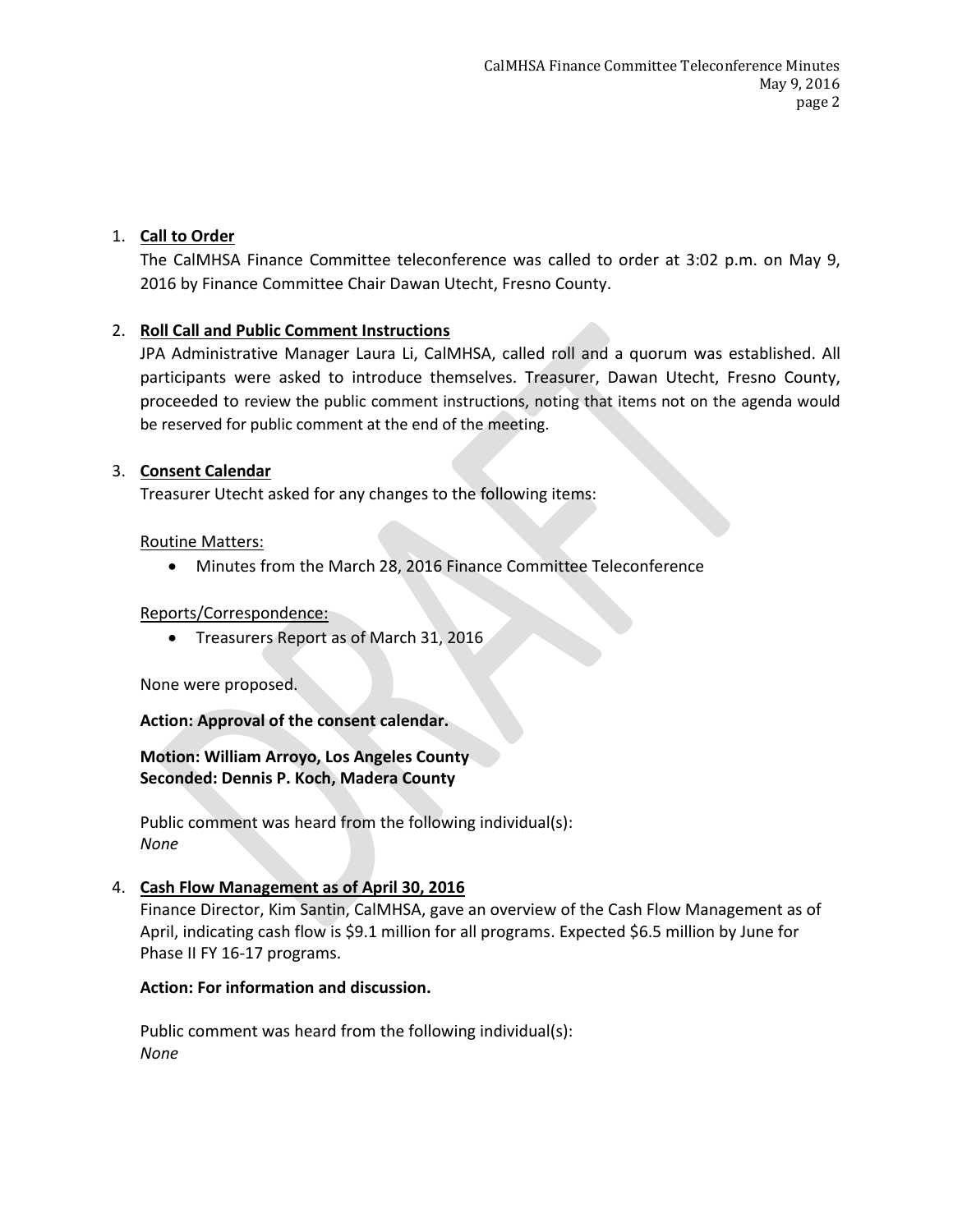# 5. **CalMHSA Financial Statement for Quarter Ending March 31, 2016**

Finance Director Kim Santin, CalMHSA, gave an overview of the Financial Statement for the quarter which was distributed under separate cover. Balance sheet details \$10.2 million dollars at the end of the quarter. Executive Director Wayne Clark, CalMHSA, mentioned funds are already projected to be spent, therefore CalMHSA does not have that much money for new programs.

**Action: Approval of the CalMHSA Financial Statement for the Quarter ending March 31, 2016 for presentation at the next scheduled Board of Directors meeting.**

**Motioned: William Arroyo, Los Angeles County Seconded: Dennis P. Koch, Madera County**

Public comment was heard from the following individual(s): *None*

### 6. **CalMHSA Annual Proposed Revenue and Expenditure Report – June 30, 2017**

Finance Committee Chair Dawan Utecht, Fresno County, gave an overview of the proposed budget which was prepared with the direction of the March 28, 2016 Finance Committee meeting. Projected reserves for June 30, 2017 are \$1.6 million. Executive Director Wayne Clark, CalMHSA, is working to find other funding options such as MHSA funds and private sector funding.

### **Action: None, information only.**

Public comment was heard from the following individual(s): *None*

# 7. **Finance Committee Elections**

JPA Administrative Manager Laura Li, CalMHSA, provided an overview of the proposed Finance Committee Elections indicating President Bauman had formally appointed Steve Steinberg, Riverside County, to the southern region vacancy. Steve Steinberg officially accepted and his term commences July 1, 2016.

Dennis Koch, Madera County, asked if the three identified regions were to be staggered amongst themselves as he understands it differently from the way it is presented. Laura Li indicated she would review the Bylaws and confirm with legal counsel, with a report back to the committee on outcomes.

# **Action: Discussion and consideration to continue audit contract with James Marta & Company.**

Public comment was heard from the following individual(s): *None*

8. **Finance Committee Teleconference Meeting Calendar for Fiscal Year 2016-2017**